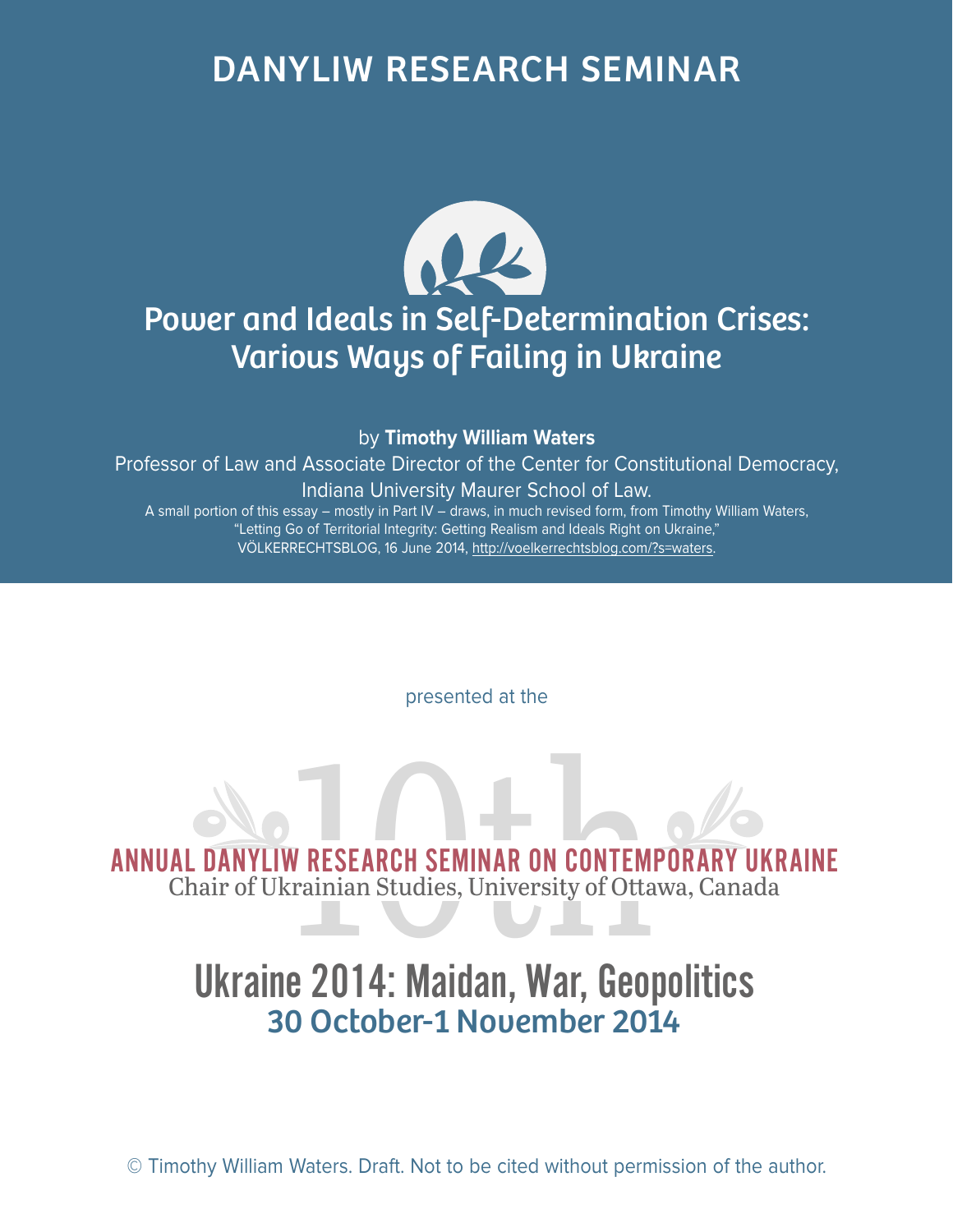. . . for readiness to fight to prevent change is just as unmoral as readiness to fight to enforce it. To establish methods of peaceful change is therefore the fundamental problem of international morality and of international politics.

– E.H. Carr1

**T**he crisis in Ukraine offer us three ways – one hesitates to say models – for thinking about the relationship between power and ideals in regards to the state and what it might become. Each, in its way, is profoundly defective, each violating some essential norm or lacking some essential quality of what it means to act and to claim with legitimate authority. But while those deficiencies are in many respects obvious and flagrant, each also reflects a larger failing: of the international legal and political order, which offers no ready solutions, nor even much encouragement to creative thinking, about how crises of state formation might be resolved.

The essay considers the variety of failure in the Ukrainian crisis, and concludes by suggesting an alternative. As the participants in the Seminar are presumably quite familiar with the history of and recent events in Ukraine – much more so than am  $I^2$  – I forgo the requisite potted histories to focus on those elements most closely related to this essay's subject and my field of research: state formation and self-determination in the international legal order. It is an order that, to the degree it exists, is marked, like all such orders, by both power and morality, and must express them both.

## *I. Russia's Illegal Intervention – Blinding Power*

Russia's actions in Ukraine seem clearly to have violated international law, and this fact has made it difficult to think clearly about everything else happening in this crisis.

<sup>. . . . . . . . . . . . . .</sup> 1. Edward Hallett Carr, THE TWENTY YEARS' CRISIS, 1919-1939 (Harper, 2<sup>nd</sup> ed., 1945, 1964), at 222.

<sup>2.</sup> I approach this essay from the perspective of international law on self-determination. Only one of my published academic works – one of my first – deals directly with Ukraine. See Timothy William Waters, Return from Exile, Return to Politics: Leadership, Political Mobilization and National Identity among the Crimean Tatars, 44 Ukrainian Rev. 42 (1997).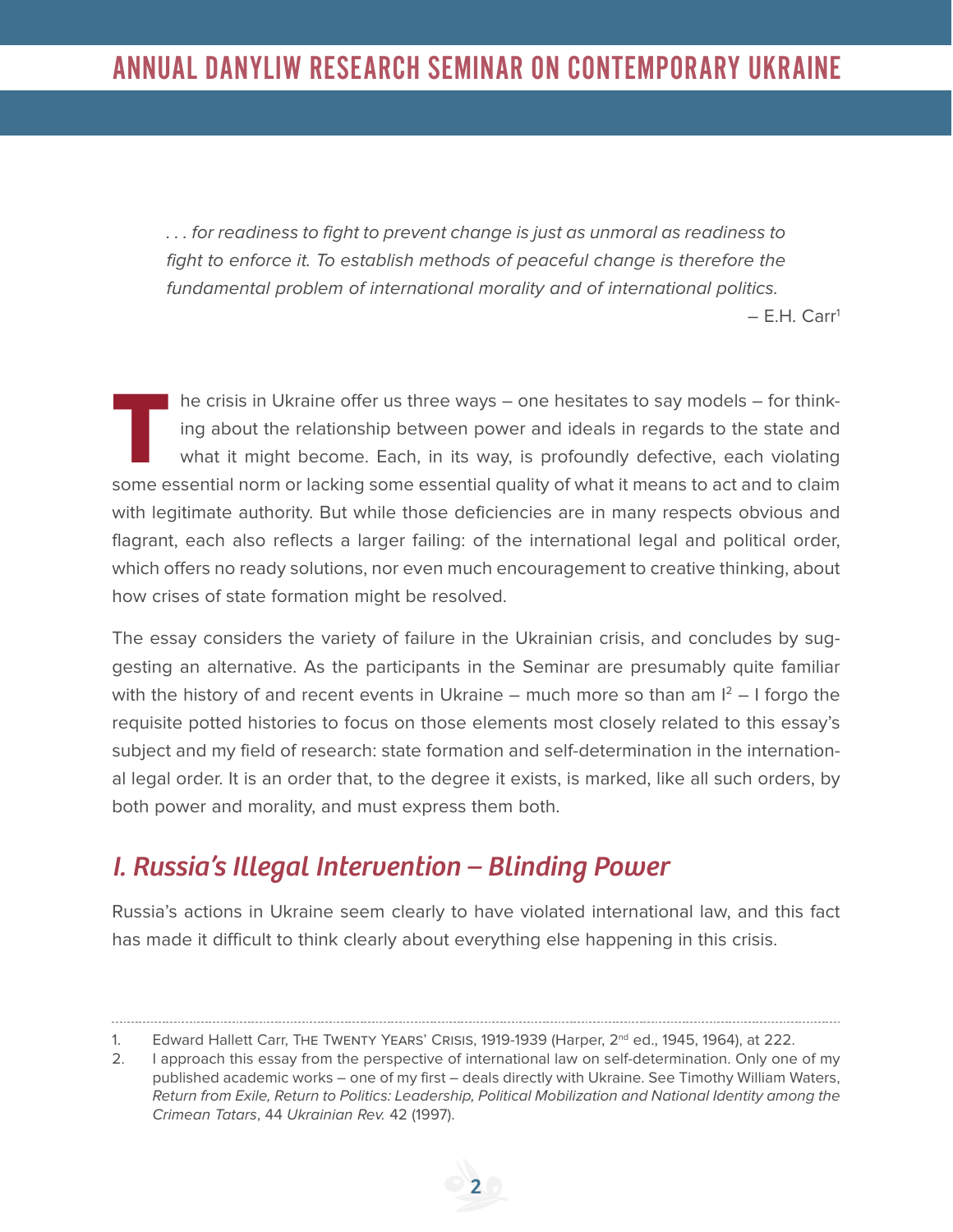The exercise of Russian power has effectively detached Crimea from Ukraine, reassigning the peninsula to Moscow's authority – a political reality almost universally conceded, even by actors who refuse to recognize its legality<sup>3</sup> – and, at least so far, enabled a kind of frozen-conflict client state in the east of Ukraine.

That Russia's actions constitute a violation of international law is practically indisputable (though Russia of course disputes this) – at least, if they are not violations, it's not clear what would be.4 Cross-border force may only be used in very limited circumstances, and while transfer of territory between sovereigns is possible in international law, it cannot be achieved by the threat or use of force.<sup>5</sup> The crypto-occupation of Crimea by 'Green Men' let us cast niceties of proof aside and acknowledge that these were Russian military forces 

- 3. Which is most states: Lists vary, but clearly only a small number of states other than Russia have recognized the annexation (Afghanistan, Cuba, Nicaragua, Syria and Venezuela), and many more have directly condemned it. The referendum itself has been widely condemned: In the General Assembly, a resolution criticizing the referendum (though not naming Russia specifically) passed by 100 to 11 with 58 abstentions and 24 absent. See UNGA Res. 68/262, "Territorial Integrity of Ukraine," A/68/L.39, 24 Mar. 2014, Arts. 1, 5-6 (affirming the GA's "commitment to the sovereignty, political independence, unity and territorial integrity of Ukraine within its internationally recognized borders[,]" rejecting the validity of the Crimean referendum and calling on states and organizations not to recognize any alteration in the status of Crimea and Sevastopol on account of the referendum). A resolution in the Security Council failed 13 to 1, Russia vetoing, with one abstention (China).
- 4. I develop the considerable problems with assuming Russia's actions violate international law in Timothy William Waters, "Polycentrism's Playground: Ukraine and Russia's Implausible Deniability," Völkerrechtsblog, 4 June 2014, http://voelkerrechtsblog.com/2014/06/04/polycentrisms-playground-ukraine-and-russias-implausible-deniability/. But for our present purposes, it is simplest to assume that Russia's annexation and interventions are violations. There is of course an alternative narrative, advanced in Russian circles, in which, like the old joke about the lawyer with the leaky bucket, Russia hasn't intervened at all, and besides, its intervention was fully justified.
- 5. The basic prohibition on use of force is UN Charter, Art. 2(4)("All Members shall refrain in their international relations from the threat or use of force against the territorial integrity or political independence of any state, or in any other manner inconsistent with the Purposes of the United Nations."). There are limited recognized grounds for intervention: authorization by the Security Council, or as a consequence of self-defense. UN Charter, Arts. 39 & 51. In addition, there is some recognition for a principle, commonly known as the responsibility to protect, that other states might intervene militarily to prevent a state from committing certain great harms against its own population. It seems clear Russia's intervention doesn't fit these limited exceptions to the non-aggression rule.

Nothing in international law prevents transfers of territory, though there may be norms requiring consultation with the affected population. On transfers of territory and population, see Timothy William Waters, The Blessing of Departure: Exchange of Populated Territories - The Lieberman Plan as an Abstract Exercise in Demographic Transformation, 2 Law & Ethics Hum. Rts. 221 (2008), and Yuval Shany, Redrawing Maps, Manipulating Demographics: On Exchange of Populated Territories and Self-Determination, 2 LAW & ETHICS HUM. RTS. 286 (2008)(as well as a rebuttal by me in the same volume).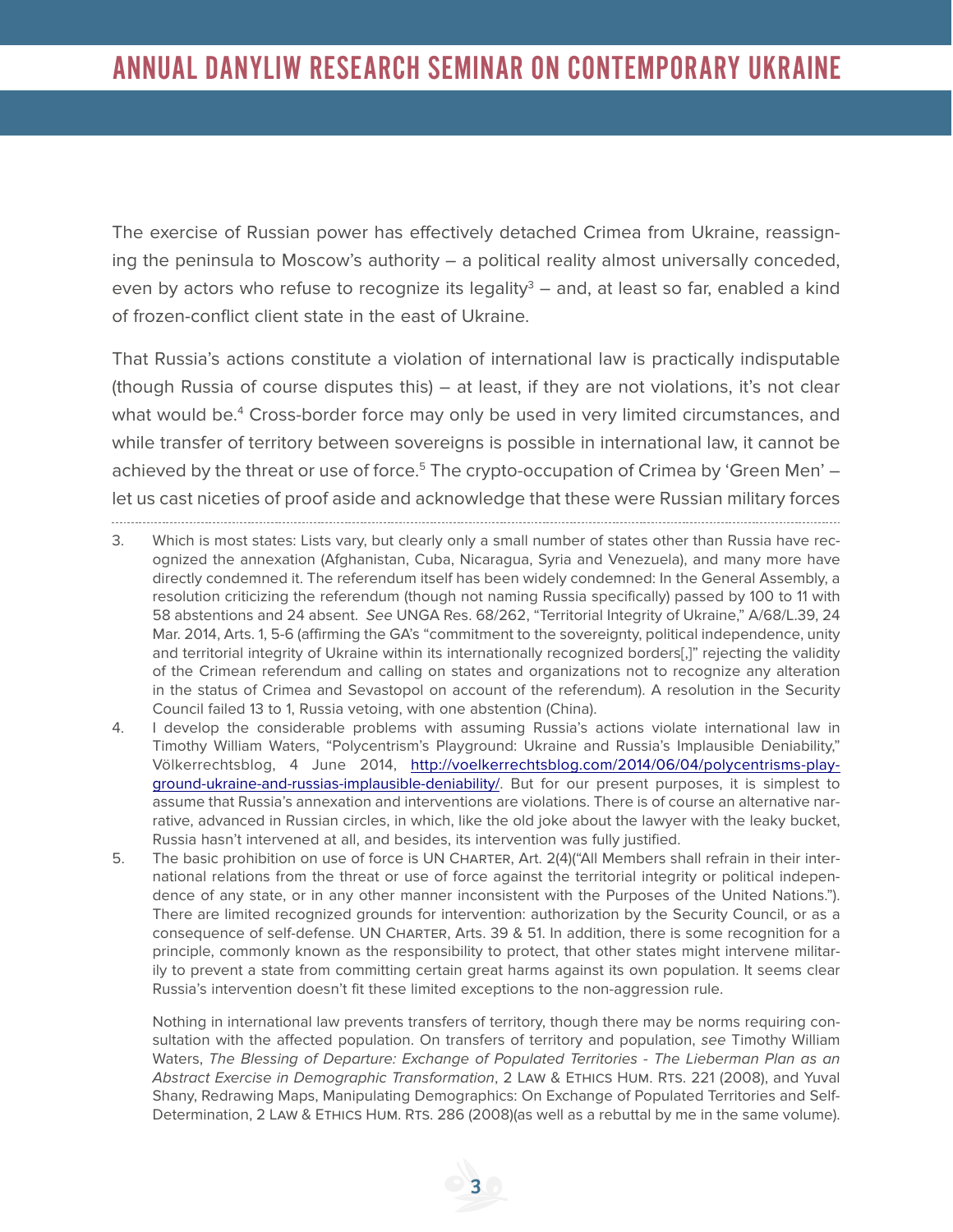– and the interventions into eastern Ukraine strike at the twinned pillars of the postwar order: territory integrity and the prohibition of aggression.<sup>6</sup>

Such a flagrant display of power has fixated everyone's attention, as power tends to do. And so the responses – shoring up the government in Kiev, devising a regime of effective sanctions, extracting bodies from airliners smoking in fields – have been focused on countering Russia's power and its dreadful effects.

But in becoming the object of attention, Russia's power has distracted us from the task of asking questions about the purposes for which that power is being improperly deployed. Not entirely distracted, of course: The strategic intentions of Vladimir Putin and the Kremlin have been an object of intense interest – whether to destabilize Ukraine and keep it out of a closer embrace with the EU and NATO, to boost his domestic credentials, or other reasons. But all of these speculations are about the further effects of actions taken in eastern Ukraine and Crimea, rather than about the thing itself: the outcome directly achieved, which is the secession from Ukraine of parts of its territory and population – populations which presumably have a view about that outcome. In this respect, the obvious illegality of Russia's actions has offered an unhelpfully clear answer to a perhaps quite complicated question.

<sup>6.</sup> Some of Russia's actions in eastern Ukraine are legally complex. How much a state can support insurrectionists in another country without violating that state's sovereignty is a contested issue. But some forms of Russian aid there very likely do violate international law, and direct insertion of Russian forces or firing artillery into Ukrainian territory almost always does. On these norms more generally, see Timothy William Waters, Plucky Little Russia: Misreading the Georgian War through the Distorting Lens of Aggression, 49 STAN. J. INT'L L. 176 (2013)(discussing prevailing legal standards governing aggression and territorial integrity, in relation to the 2008 Russian-Georgian War – and actually finding Russia's actions then consistent with international law, a claim I do not find persuasive in Ukraine).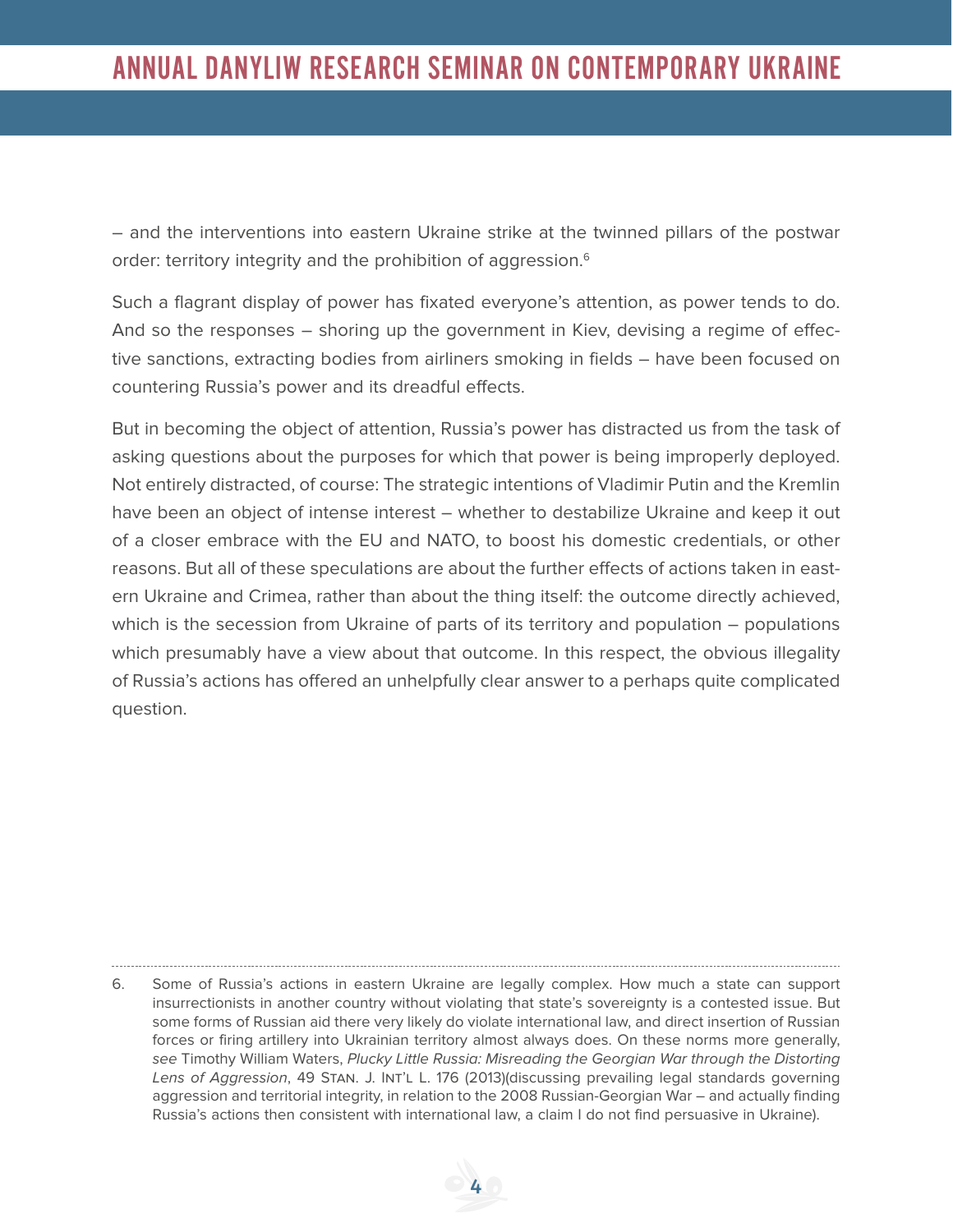#### *II. The Separatists' Precipitous Withdrawal – Idealists with Borrowed Guns?*

Crimea:<sup>7</sup> Russia's actions have shocked the world, but no one could have been surprised by the specter of Crimean secession. Given the region's demography, history, and the wellknown autonomist sentiments of its population, there has long been reason to believe that the people living in Crimea might willingly join Russia, given a choice.

That willingness remains speculative. Annexation occurred with great speed: The illegal introduction of military forces, then a referendum and treaty of union, all within a matter of weeks, created circumstances in which the referendum could not a credible outcome. Even the question asked failed to offer a meaningful choice: Voters could prefer reversion to the extensive autonomy under Ukraine's 1992 or union with Russia, but not the status quo. Yet although those obvious defects invalidate the particular outcome, they do not prove the opposite: The failure of the referendum to meet any plausible standard for recognition simply leaves the question of what the Crimean people desire unanswered.

Still, the hypothetical answer is widely supposed. I know of no credible source suggesting that a majority in Crimea, had it in fact been asked its preference in a free and fair referendum, would have returned any answer other than the one it did. The referendum did not prove it, but a genuine majority of Crimea's population surely desired union with Russia.<sup>8</sup>

Whether that desire could or should matter – whether, say, a truly free and fair referendum yielding the same answer ought to have met with a different response – is a question we do not reach. Instead, critique centers on the invalidity of the referendum, because held under illicit Russian occupation. The question of taking seriously whatever the wishes of

<sup>7.</sup> Sevastopol had a separate juridical status inside Ukraine, and does so now within Russia as a separate federal city, although with the rest of the peninsula it forms the Crimean Federal District. Earlier this year, Sevastopol very briefly joined in the notionally independent Republic of Crimea and entered Russia by the same Union Treaty. As the main lines of events there do not depart from the general story for Crimea, at least as they are relevant to this essay's themes, this essay does not treat Sevastopol separately.

<sup>8.</sup> A majority is not everyone: Significant populations of Ukrainians, Tatars and some Russophones surely opposed any such change. But while particular communities strongly opposed annexation, one cannot describe any sizable area of the peninsula as a whole in which majority sentiment did not favor annexation – which would not have had they been asked in a free vote.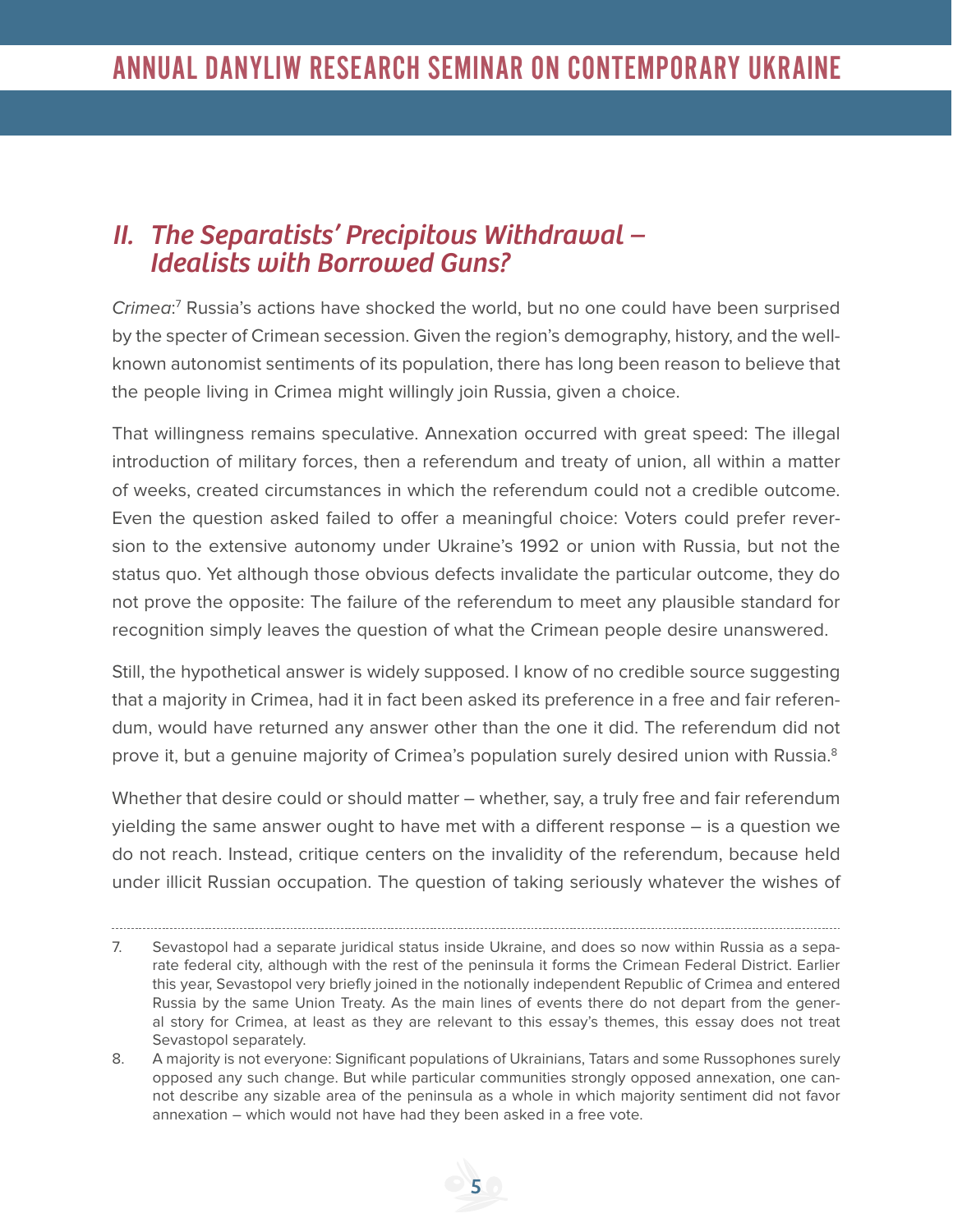the Crimean population are  $-$  assuming there is any such responsibility  $-$  is obviated by the illegitimacy of the means used to demonstrate it.

Eastern Ukraine: The clear confidence with which we can speculate about the outcome of a free vote in Crimea is not available in the east. The demography of the region is simply much more complex: Although many municipalities in the eastern have even higher concentrations of Russians than in Crimea,<sup>9</sup> the map is much more ragged and fractured. No sizable area can be described in which a majority was known to favor annexation before all these events without punching lots of holes in it.<sup>10</sup> Even if we rely on the very imperfect proxy of language, we would still arrive at the conclusion that, in all probability, most people did not support secession or annexation by Russia.<sup>11</sup>

In two respects, however, the region shares something in common with Crimea. First, the status referenda organized by the People's Republics in Donetsk and Lugansk suffered from all the procedural defects of the Crimean vote – with the additional demerits that fighting, displacement of populations, and an even more notorious atmosphere of intimidation rendered the results even less useful. Instead, the violence, corruption, criminality, thuggishness and incompetence of many of the separatists has not only alienated much opinion, but further undermined the possibility of any confidence in expressions of support for their program.

<sup>9.</sup> Many municipalities in the Donbas have very high percentages of Russians or Russophones – over 80 percent – whereas in Crimea similar percentages mostly appear in a small area in the south of the peninsula. But nearly every municipality in Crimea has a Russian majority, whereas in eastern Ukraine many do not.

<sup>10</sup>. See, e.g., Griff Witte, "Pro-Russian separatists in eastern Ukraine were 'nobodies' – until now," WASHINGTON POST, 30 April 2014 (noting that the separatists leaders were "unknown to just about everyone in Donetsk, even on the fringe that separatist politics normally inhabit" in the region, and noting "intense suspicion that the uprising roiling Ukraine's east has little to do with genuine separatist sentiment and everything to do with meddling by this country's eastern neighbor, Russia").

<sup>11.</sup> It is not at all clear that we should use language anyway: Doing so is likely to overstate pro-separatist sentiment, since in practice most self-identified ethnic Ukrainians will oppose separatism, but not most self-identified ethnic Russians will not necessarily support it. See "The majority language by city, town, and village councils: Results from the Ukrainian 2001 census," http://upload.wikimedia.org/wikipedia/ commons/4/4f/UkraineNativeLanguagesCensus2001detailed-en.png.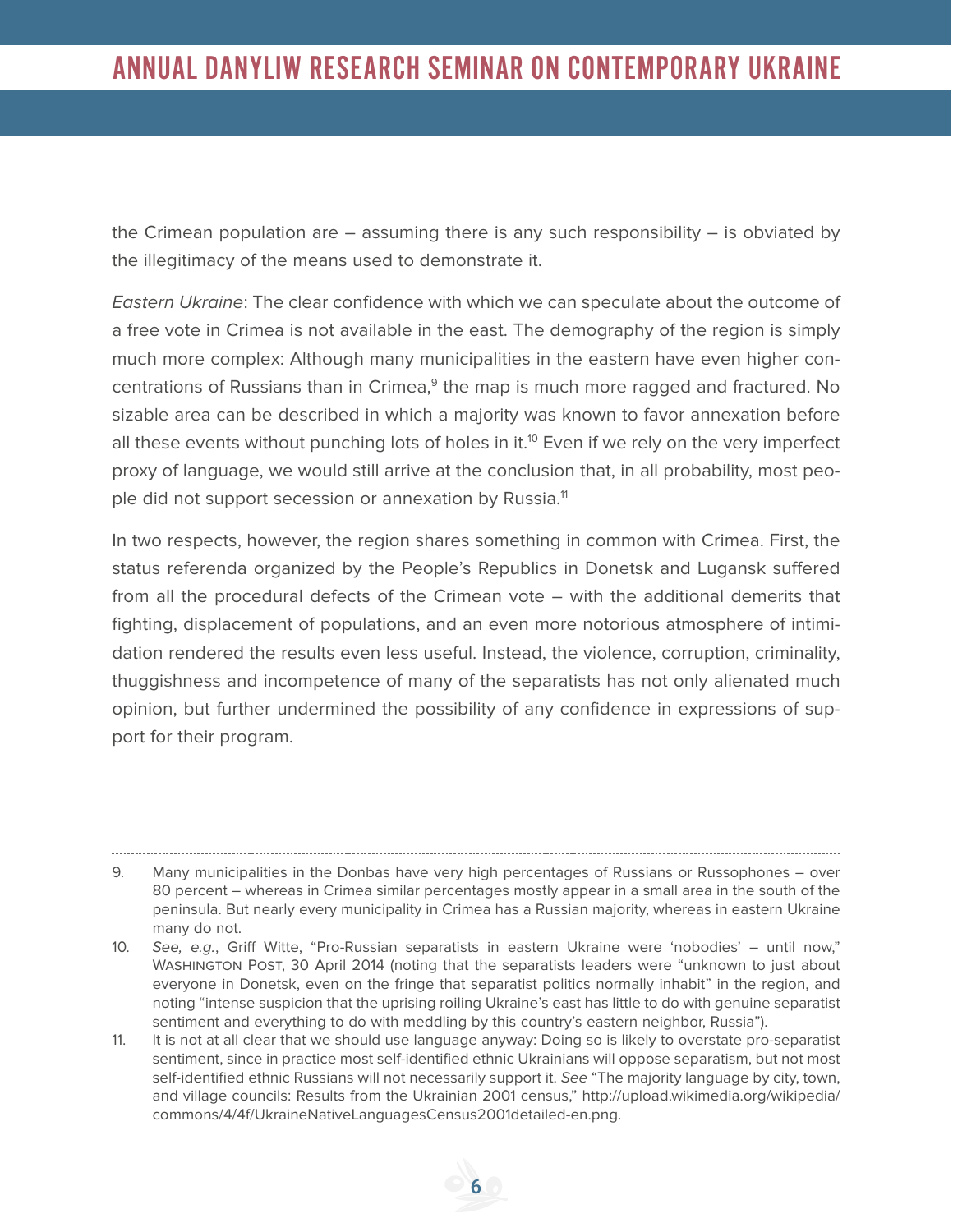But above all, the precipitousness of the eastern referenda suggests that the separatists were not interested in seeking peaceful resolution. They had not pursued an agenda of reforms within the Ukrainian state, but had treated violence as a first, not final option. In Crimea, at least it was clear that separatism was a long-standing, simmering desire.

Second, both have relied on someone else's power to achieve an outcome they could not on their own, in ways that violate the existing order.<sup>12</sup> In turn, in both areas, the presence of Russian forces has in effect provided outsiders an absolute prophylactic excuse to disregard the separatists as competent claimants, an excuse not to take their aspirations seriously. We need not consider them as anything other than a regrettable fact to be dealt with – a proxy for another, illegitimate fact come from the east – because their reliance on illicit Russian power removes them from the sphere of the legitimate and the civilized.

But though gratifyingly simplifying, this is not a serious way to think about complex events, nor does it encourage us to take the separatists seriously as political actors, or anything other than wielders of illegitimate power. It focuses us on the improper modalities of their struggle, not on its purposes or ideals.

It seems ridiculous to think of Donetsk's separatists as 'idealists' – they are, so many of them, so evidently the other sort of man. But the claim they are advancing has an ideal quality, alongside its cruder aspects, because it is a claim entirely outside what we, as a global legal community, have declared possible or desirable.

## *III. Ukraine's Lawful Inaction – The Power Not to Give Anything*

The same fixation on illegitimate Russian power that excuses us from taking the separatists seriously has also allowed their antagonist to escape close scrutiny: Perhaps the least critically examined actor in this entire episode – besides ourselves – is the Ukrainian state.

12. The separatists' own use of violence is legally much more complex. It clearly violates the Ukrainian constitutional order, to which we shall shortly turn, but in international law rebellion is mostly a political fact.

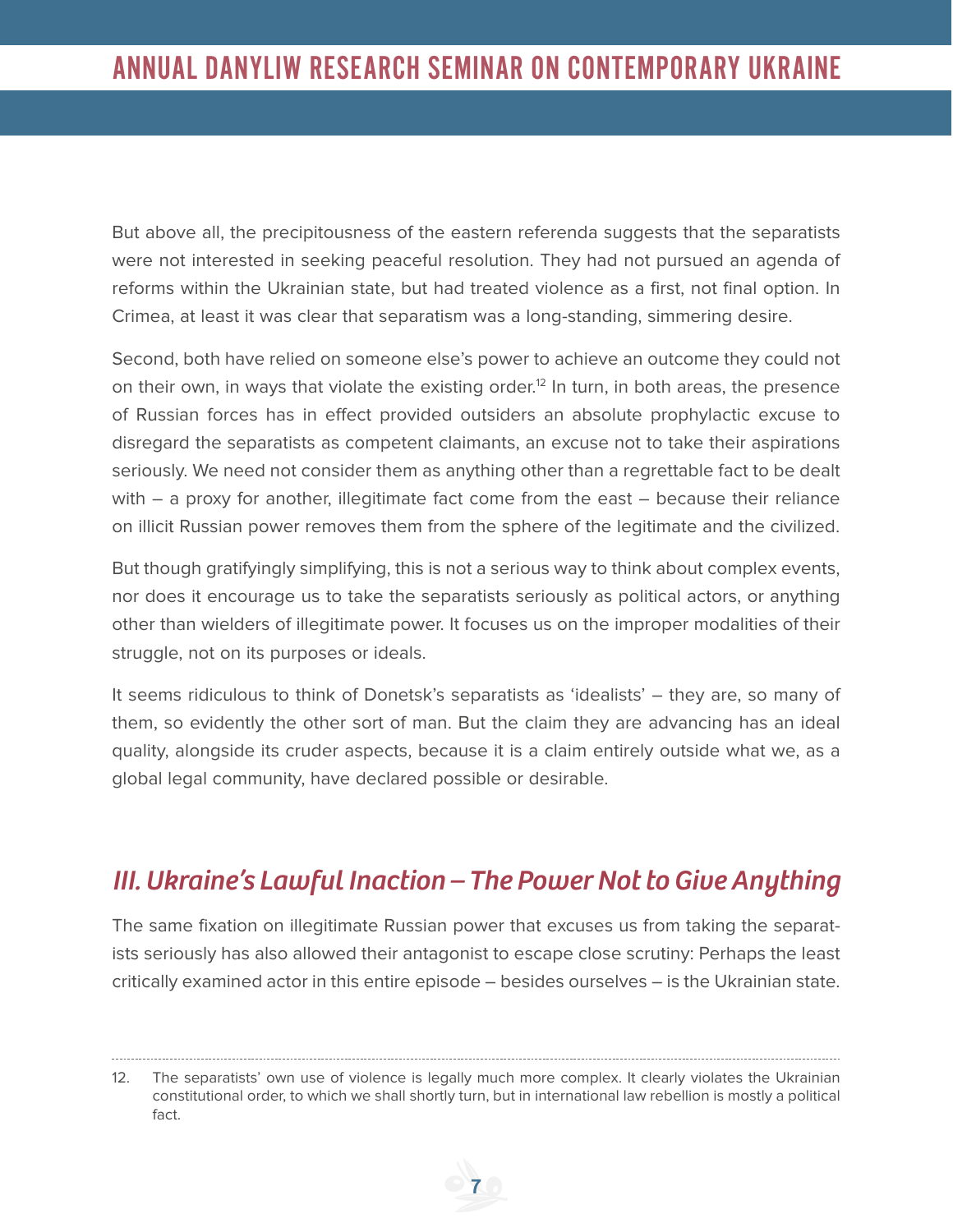In the face of Russia's power, Ukraine has appeared as a nearly prostrate victim, and though its military performance has improved considerably, it would be no match for Russia's military if crossed the border in force. Unexamined in the blinding glare of the violence, however, is Ukraine's comprehensive failure, across nearly a quarter century, to engage with the very kinds of concerns that either provoked the present crisis or at least afforded Russia a pretext for creating a crisis. The separatists have been precipitous, but Ukraine has been the very opposite – and legally supported in its inaction.

The question of Crimea's status in Ukraine predates the collapse of the Soviet Union, became a contentious issue during that process, and has never ceased to be. The autonomy confirmed to Crimea in 1992 after Ukraine's independence was reduced by 1996.13 A Russian military presence on the peninsula was negotiated,<sup>14</sup> but at no subsequent point in Ukraine's independent history has there been any serious attempt to engage with Crimea's population over the possibility of exit, or even for the restoration of its original extensive autonomy.

For the east, even less so: There, the fact of discontent with centralization of power in Kiev has been a problem of political power, manifested as an endemic split between east and west – a split repeatedly evident in electoral results, very roughly tracking ethno-linguistic differences, but clearly not reducible to that.<sup>15</sup> Yet there have never been any serious discussions about offering far-reaching autonomy, let alone any discussion of revising the state's frontiers: No Ukrainian government has never offered any meaningful path for peaceful change to those constituencies – large or small, but surely there – who felt

<sup>13.</sup> In January 1991, a referendum on reestablishing the Crimean Autonomous Soviet Socialist Republic was approved by 94 percent of voters on an 81 percent turnout. After independence, Ukraine reaffirmed the autonomy of Crimea, which acknowledged its status as part of Ukraine. A 1994 autonomy referendum was declared illegal and the post of president was abolished in 1995; the 1996 Ukrainian constitution retained Crimea's autonomy, but with significantly reduced powers. The events of this period are marked by considerable tension, in particular regarding the continuing role of Russia.

<sup>14.</sup> In 1997, Russia and Ukraine signed an agreement regulating the Black Sea Fleet and the status of Russian forces on the peninsula, the terms of which were extended until 2042. Russia repudiated the treaties in 2014. Partition Treaty on the Status and Conditions of the Black Sea Fleet (Rus.- Ukr.) signed 28 May 1997, entered into force 12 July 1999; Українська правда, "Договір Януковича і Медведєва про базування флоту до 2042 року. Текст документу," 22 April 2010.

<sup>15.</sup> The electoral strength of the Party of Regions has been in the eastern regions and periphery of Ukraine – the areas in which Russophones and other non-Ukrainian speakers are most heavily represented.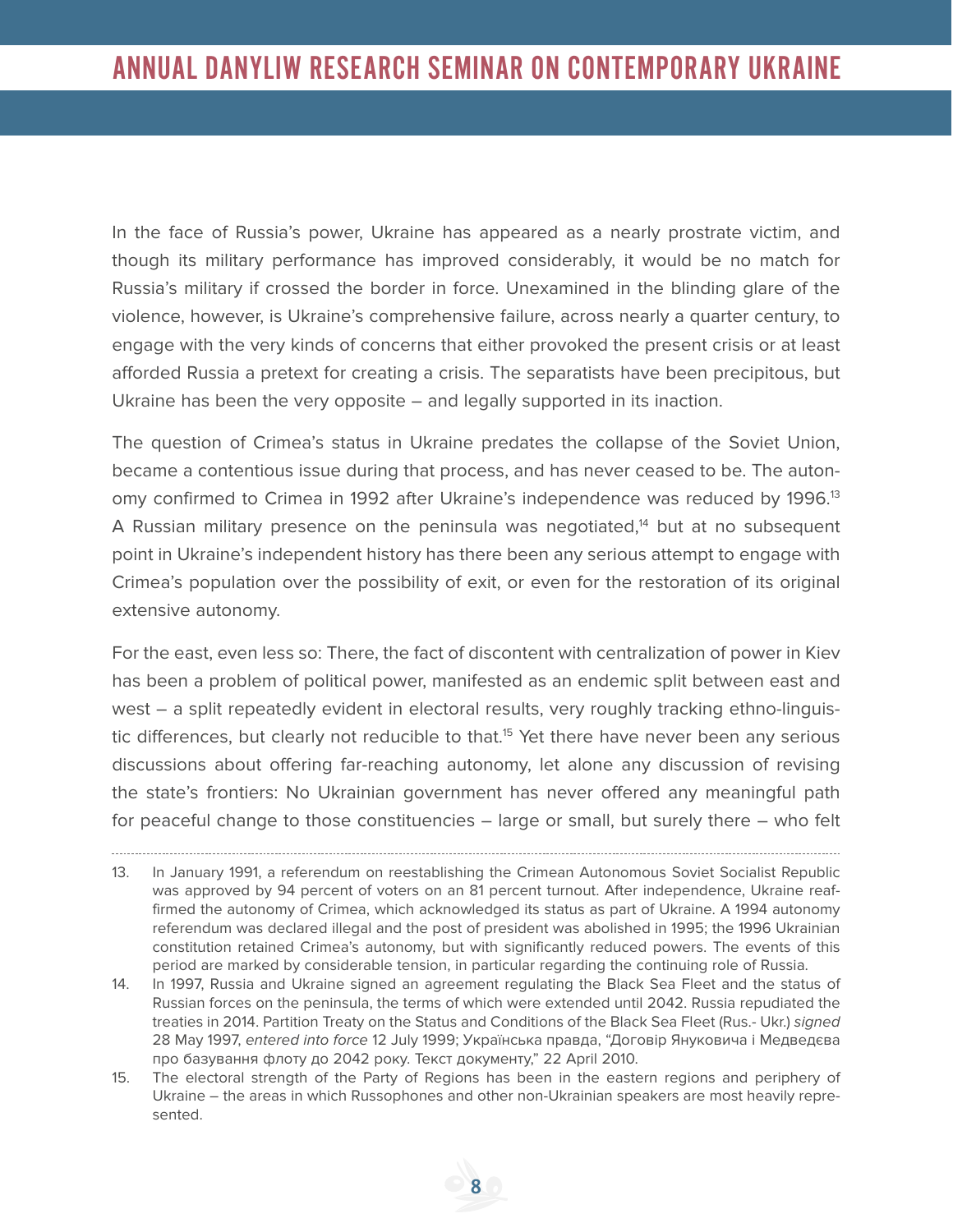alienated from the Ukrainian state and desired some kind of change. The matter has been a concern for internal politics, not a question about the state.

Recent events have forced Ukraine to confront that question. Yet even in the recent crisis, changes to the state have been beyond the pale, something that might come about only through the catastrophic application of illegitimate Russian power. Thus, President Poroshenko has offered wide-ranging negotiations with the separatists, but made it clear that any discussion of Ukraine's territorial integrity is impossible,<sup>16</sup> and that any resolution must take place within Ukraine's constitutional framework.

This is entirely understandable, given his position and constituency; equally clearly, however, it removes from the table the one thing which some number of people in the east want. And if taken seriously, these autonomy proposals prefigure the possible outcomes in ways that would practically ensure the easterners get a less than satisfactory deal – from their perspective – unless they rely on Russian power. Ukraine's constitution does not allow regional referenda<sup>17</sup> – precisely to avoid the kinds of changes some people in Crimea and eastern Ukraine want. Nothing in Kiev's reform proposals contemplate changes to the constitution that would allow deliberation on secession.

The result is a very constricted, even distorted political space: a question compelled by Russian military power but whose possible answers are constrained by Ukraine's legal order. Any vote under Russian occupation or separatist control is illegitimate, but a vote under Ukraine's constitution is illegal. For those Ukrainian citizens who genuinely desire a change in the state, that is a choice between surrender or the gun. As long as Russia supplies enough of the latter, they don't need to contemplate the former. But that hardly

<sup>16.</sup> See, e.g., Press Office of President, "Address by the President of Ukraine Petro Poroshenko to the Joint Session of the United States Congress," 18 Sept. 2014, http://www.president.gov.ua/en/news/31252. html ("I am ready to offer those who live in Donbas more rights than any part of Ukraine has ever had in the history of the nation. I am ready to discuss anything – accept [sic] one thing – Ukraine's dismemberment.") This is an official transcript; I believe the actual speech contains additional formulations on this theme. See also Sergei L. Loiko & Carol J. Williams, "Ukraine lawmakers approve EU pact, offer autonomy to rebel regions," Los Angeles Times, 16 September 2014, http://www.latimes. com/world/europe/la-fg-ukraine-european-union-separatists-20140916-story.html#page=1 (noting the Rada's authorization of a three-year period of enhanced autonomy for eastern regions).

<sup>17.</sup> See Const. Ukraine (2004), Art. 72 (requiring all-Ukrainian referenda to be approved by the Verkhovna Rada) and 73 (requiring that changes to the territory of Ukraine be approved exclusively in all-Ukrainian referenda).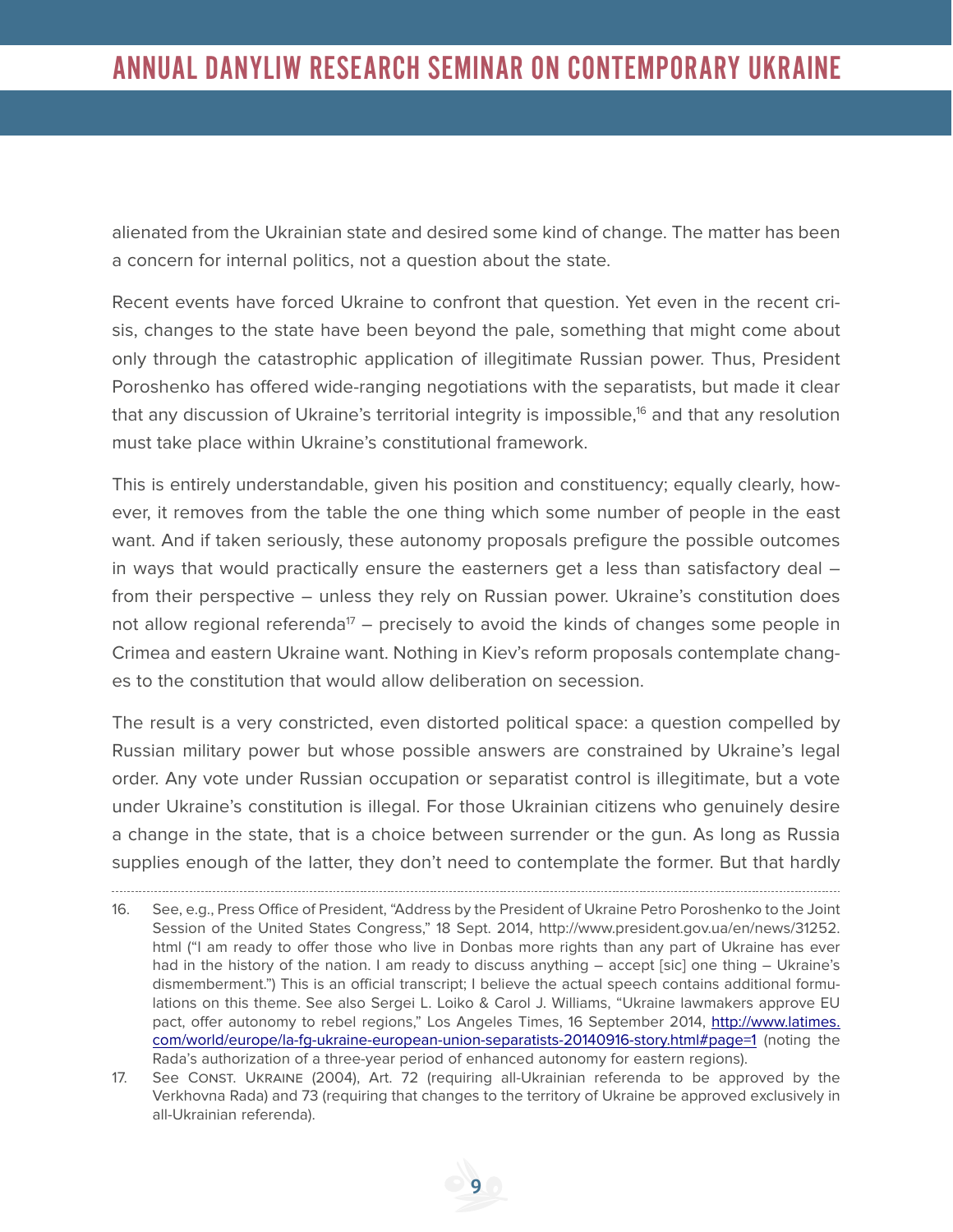means they will inevitably win: As we shall now consider, Ukraine has another weapon – another instrument of power and morality – at its disposal.

#### *IV. The Other Failure: International Law and the Idol of Territorial Integrity*

All the actors in this crisis have, in various ways, failed to pursue their aims by means that satisfactorily combine power with legitimacy. Russia has changed an international frontier through efficacious but illegitimate violence. The separatists have advanced their interests with borrowed power but without trying to work within the existing legal system. Long before any of this, Ukraine failed to open any constitutional pathways for change, converting its law into an absolute constraint.

But behind these particular failings is the global legal order, which has shaped the modes of acceptable action in ways that have left little scope for change other than bare power. For as it turns out, nothing in the global system requires Ukraine to do other than it has done: Nothing in international law requires a sovereign state like Ukraine to tolerate a change to its own borders. On the contrary, law guarantees its territorial integrity against almost all challenges.

This guarantee is quite extensive, allowing only the narrowest exceptions, whether for externally initiated changes, or for internal ones. A state need not accept the withdrawal of a portion of its population and territory under almost any conditions and almost entirely without regard to its own behavior or fitness: This is true even if the state is a failed one, like Somalia, an undemocratic one, like China, or a predatory one, like, say, Russia.<sup>18</sup> The rare exceptions, such as Kosovo's unilateral secession from Serbia – itself a deeply controversial case<sup>19</sup> – simply indicate the uniformity of this respect for territorial integrity. 

<sup>18.</sup> Thus Somaliland has long been a de facto state but is entirely unrecognized; in China, separatism is a crime punishable by long prison sentences or death; and Russia's willingness to use extreme violence to destroy the Chechen separatist movement is well documented.

<sup>19.</sup> The principal exception is the concept of remedial secession, whereby a given population might claim a right to secede in order to protect itself from extreme violence, such as genocide, or to correct a severe systematic deprivation of its members' human rights, especially their right to participate in their own governance. The exception, along with almost all of its component claims, is quite controversial in international law; and it is clear that even its advocates contemplate an extremely high threshold to make a claim – a threshold Crimea and eastern Ukraine would not meet.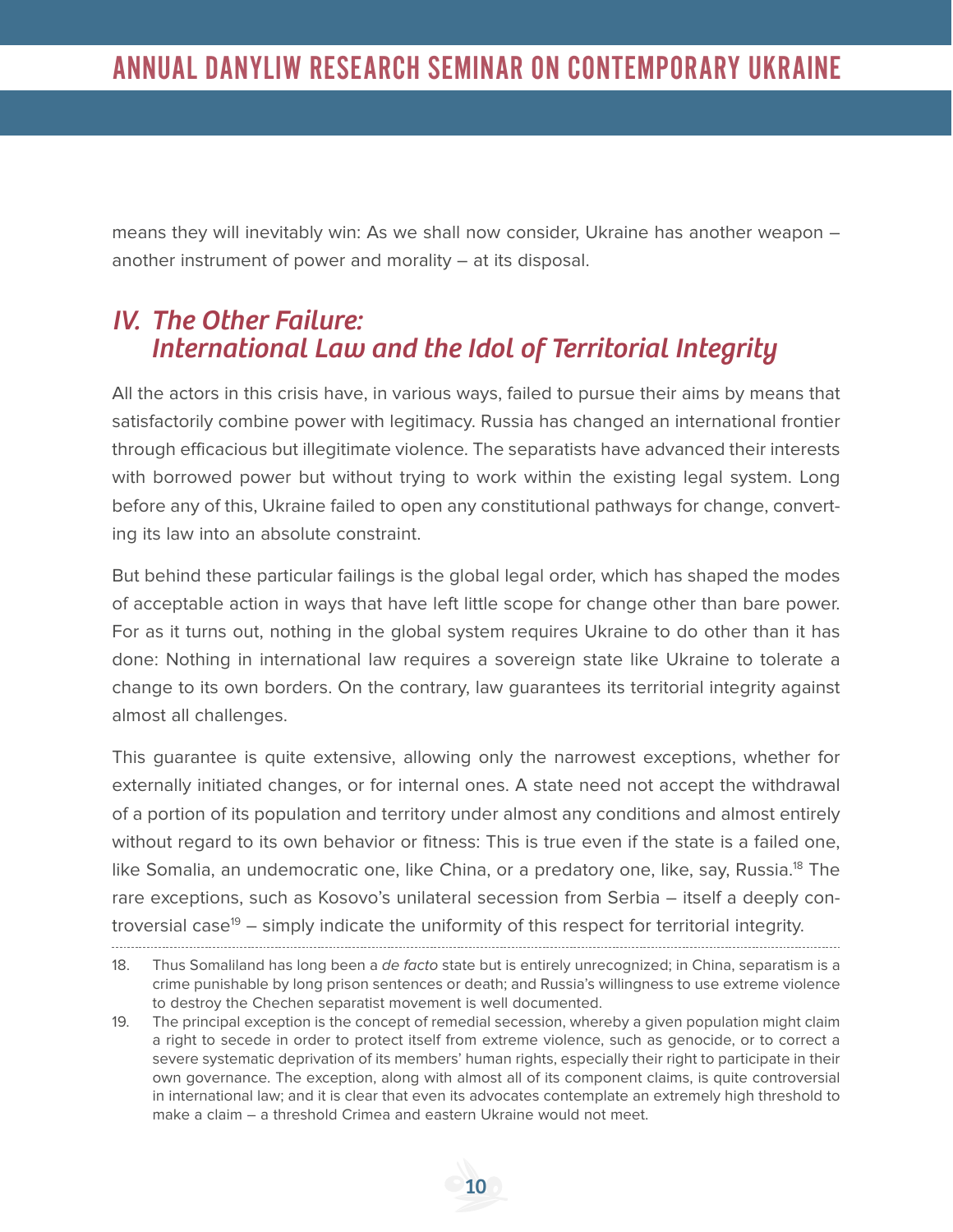Thus it turns out that the present legal order is quite an idealized one. Russia's actions have, in that sense, made visible this imbalance in our legal values, which have tilted heavily towards an ideal of territorial integrity absolute, whether or not the power relationships in a given place make that defensible.

If that were all, we might conclude that we need to align the exercise of power more closely with our ideals – indeed, it might be thought that sanctions and military support to Ukraine are a belated effort to do precisely that. But the ideal of territorial integrity is not simply out of balance with actual power in Ukraine. It is a curiously vacant ideal, one whose lack of probative moral force should trouble us as much as its disassociation from the balance of military forces on the Eurasian steppe.

Territorial integrity is not a principle, it is a proxy: While there are clear reasons to limit external aggression, it makes little sense to defend the internal integrity of states that lack the very qualities that make them worth defending – states whose own populations do not desire the borders in which they live. It makes little sense to treat a given set of borders as the legally decisive unit, if that denies the real diversity, disagreement and desires of the actual existing people within.

Fixating on territorial integrity – because of Russia's intervention – makes us miss that. We have confused resistance to Russia's improper invasion with resistance to the underlying ideas and desires the invasion incidentally vindicated. This was the wrong way to hold a referendum – but that doesn't mean holding a referendum is wrong.

At present, a free vote in Crimea or eastern Ukraine is impossible – so one sensible approach might be to create conditions, over time, in which it is possible. This would require several things: constitutional reforms in Ukraine; international guarantees and supervision; Russian and Western acquiescence in creating a legitimate pathway to a strategic dispensation acceptable to each side, even if that leads to revision of Ukraine's borders.

There are clear power interests in a stable frontier for Ukraine – a stable limit to Russia – but it is not clear that limit must be where it now is – hardly clear, in fact, that where it is is stable. Equally, a more sensible ideal might recommend a Ukraine whose population